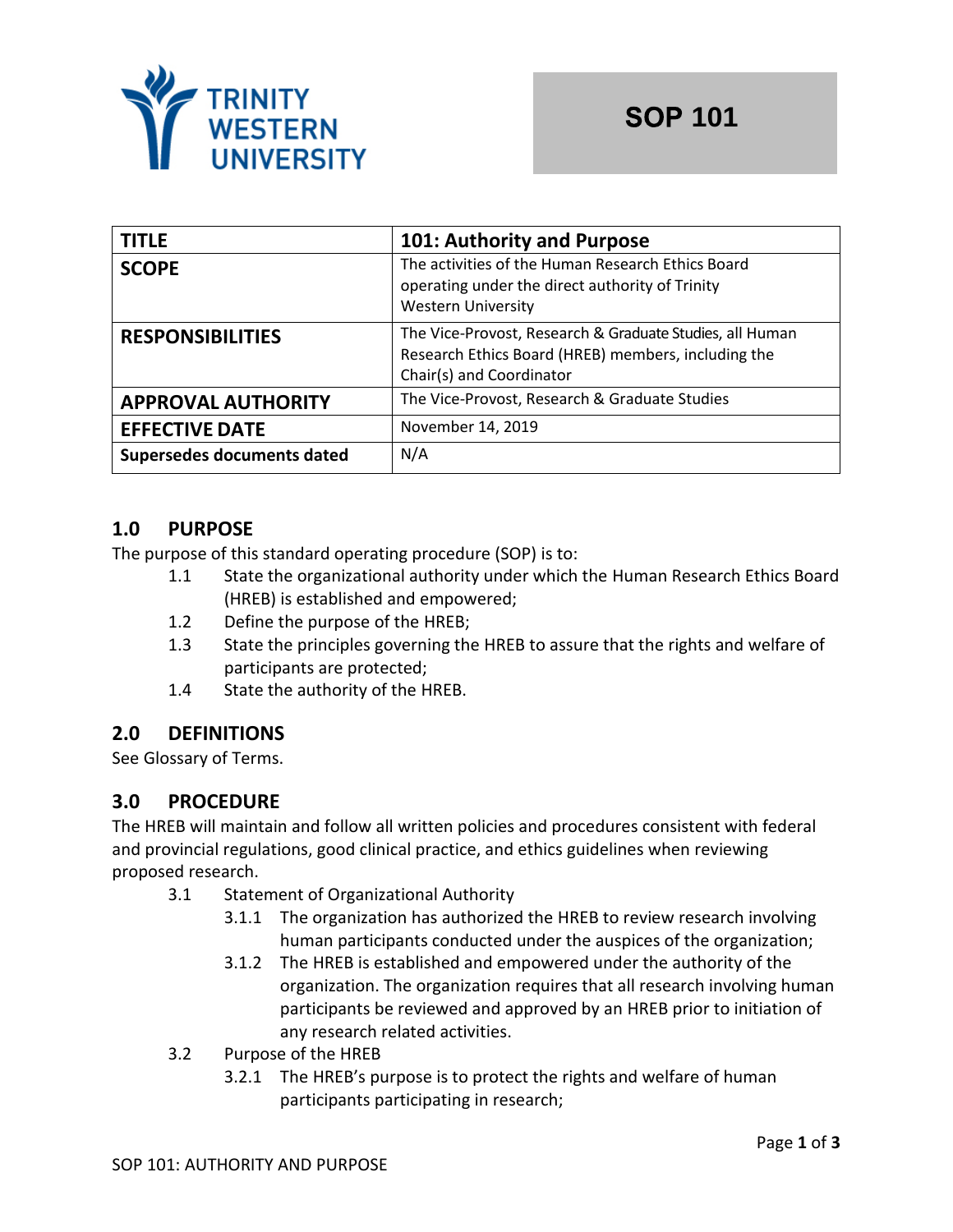

- 3.2.2 The HREB reviews and oversees the research to ensure that it meets ethical principles and that it complies with all applicable regulations and guidelines pertaining to human participant protection;
- 3.2.3 These include, but are not limited to, the Food and Drugs Act and applicable Regulations, the International Conference on Harmonisation Good Clinical Practice Guidelines, the Declaration of Helsinki: Ethical Principles for Medical Research Involving Human Subjects, the Tri-Council Policy Statement: Ethical Conduct for Research Involving Humans, Research ethics oversight of biomedical clinical trials (CAN/CGSB-191.1- 2013) and where applicable, US Federal Regulations.
- 3.3 Governing Principles
	- 3.3.1 The HREB is guided by the ethical principles regarding all research involving human participants including:
		- Respect for Persons:
			- o Recognize the intrinsic value of human beings and the respect and consideration they are due,
			- o Incorporate moral obligations to respect autonomy and to protect those with developing, impaired or diminished autonomy.
		- Concern for Welfare:
			- o Aim to protect the welfare of participants, and, in some circumstances, to promote that welfare in view of any foreseeable risks,
			- o Provide participants with enough information to be able to adequately assess risks and potential benefits associated with their participation,
			- o Ensure that participants are not exposed to unnecessary risks.
		- Justice:
			- o Obligation to treat people fairly with equal respect and concern,
			- o Vulnerable or marginalized people may need to be afforded special attention.
- 3.4 HREB Authority
	- 3.4.1 The HREB is established to review all research involving human participants within its established jurisdiction;
	- 3.4.2 The HREB has the authority to ensure that all research conducted under its oversight is designed and conducted in such a manner that it protects the rights, welfare, and privacy of research participants. Specifically the HREB has the authority to:
		- establish the ethics review processes, and provide research ethics oversight to ensure the ethical conduct of the research,